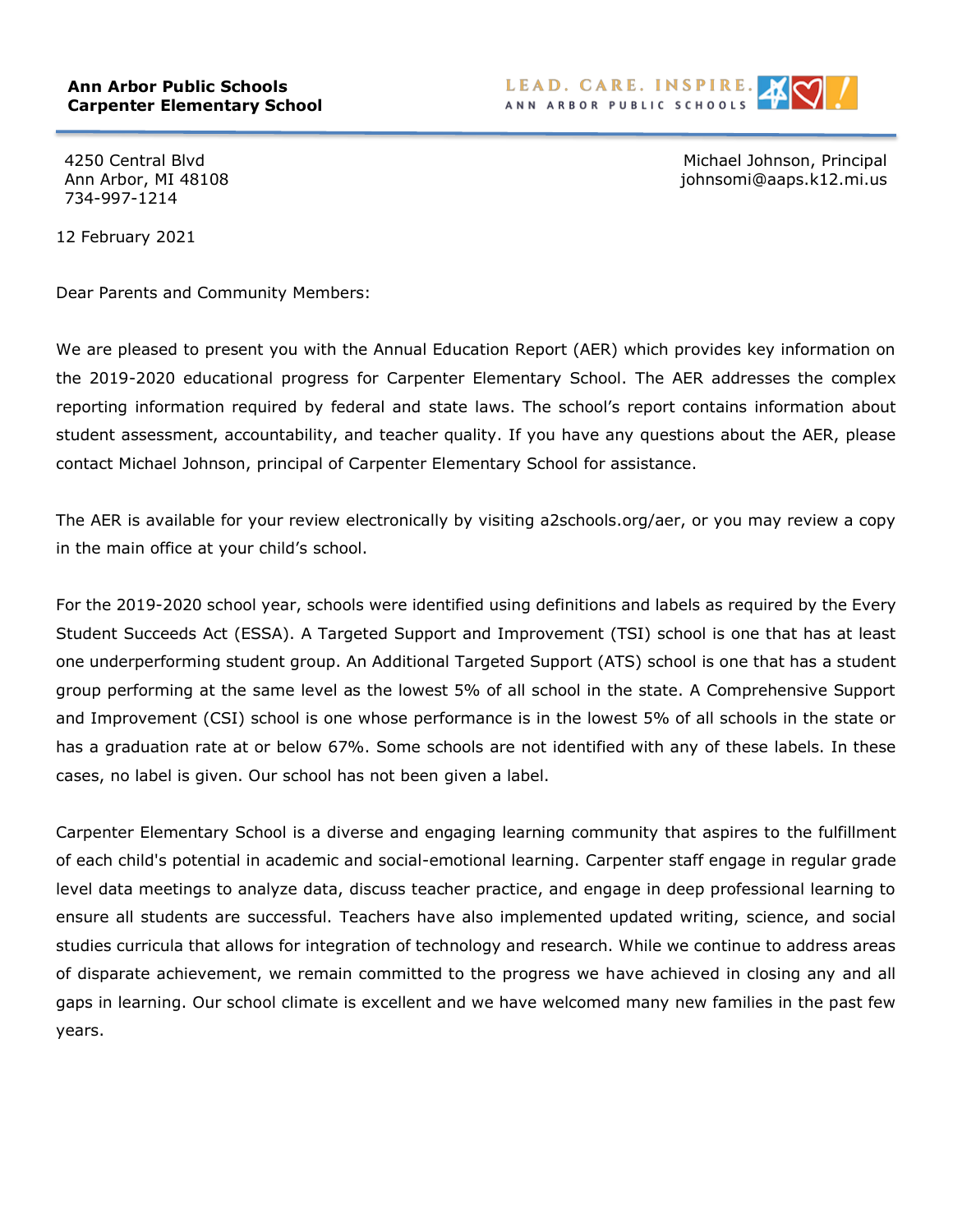State law requires that we also report the following additional information:

- 1. Students are assigned to the school based on neighborhood residency in the school's attendance area, through an in-district choice application process for available seats, or through a schools-of-choice process where seats are available.
- 2. Our school improvement plan reflects a thoughtfully considered set of goals and objectives to guide continuous improvement. Carpenter Elementary School is in year 3 of our School Improvement Plan.
- 3. The Ann Arbor Public Schools is very proud to offer district students and families the option of attending the following specialized schools:
	- \* Ann Arbor STEAM at Northside reflects excellence in project-based learning through the lens of science, technology, engineering, arts, and mathematics. Students engage in real-world problem solving and work together to enhance and grow in their knowledge and skills.
	- \* Ann Arbor Open at Mack offers a unique, multi-grade learning experience honoring each student's interests and individuality. The high achieving K-8 school engages students and families as true members of this democratic school community.
	- $\star$  The International Baccalaureate (IB) Pre-K through 12<sup>th</sup> grade corridor at Mitchell Elementary School, Scarlett Middle School, and Huron High School reflects international standards of excellence taught from a global perspective and personalized through community service. Teaching and learning represents culturally responsive inquiry-based instruction that embraces the tenets of the IB Learner Profile and IB Programme Standards and Practices.
	- \* Pathways to Success Academic Campus is an alternative high school for students who prefer a smaller learning environment. Pathways offers extended evening hours integrating online learning with face-to-face instruction (outside of the pandemic). Community internships and dual enrollment at Washtenaw Community College offer accelerated career/college preparation.
- 4. Ann Arbor Public Schools offers a rich and expansive core curriculum reflecting the Michigan State Standards. The core curriculum is published and posted in the high school course selection guide and on the pre-K through  $12<sup>th</sup>$  grade curriculum map available on our district web site.
- 5. State accountability and assessment data for Carpenter Elementary School can be found at https://bit.ly/3a99zI4. Carpenter students are also administered the Northwest Education Association (NWEA) Measures of Academic Progress test annually. Results for the 2018-2019 school year make up the last two pages of this letter.
- 6. Ninety-one percent (91%) or 372 parents/guardians were represented during recent parent-teacher conferences.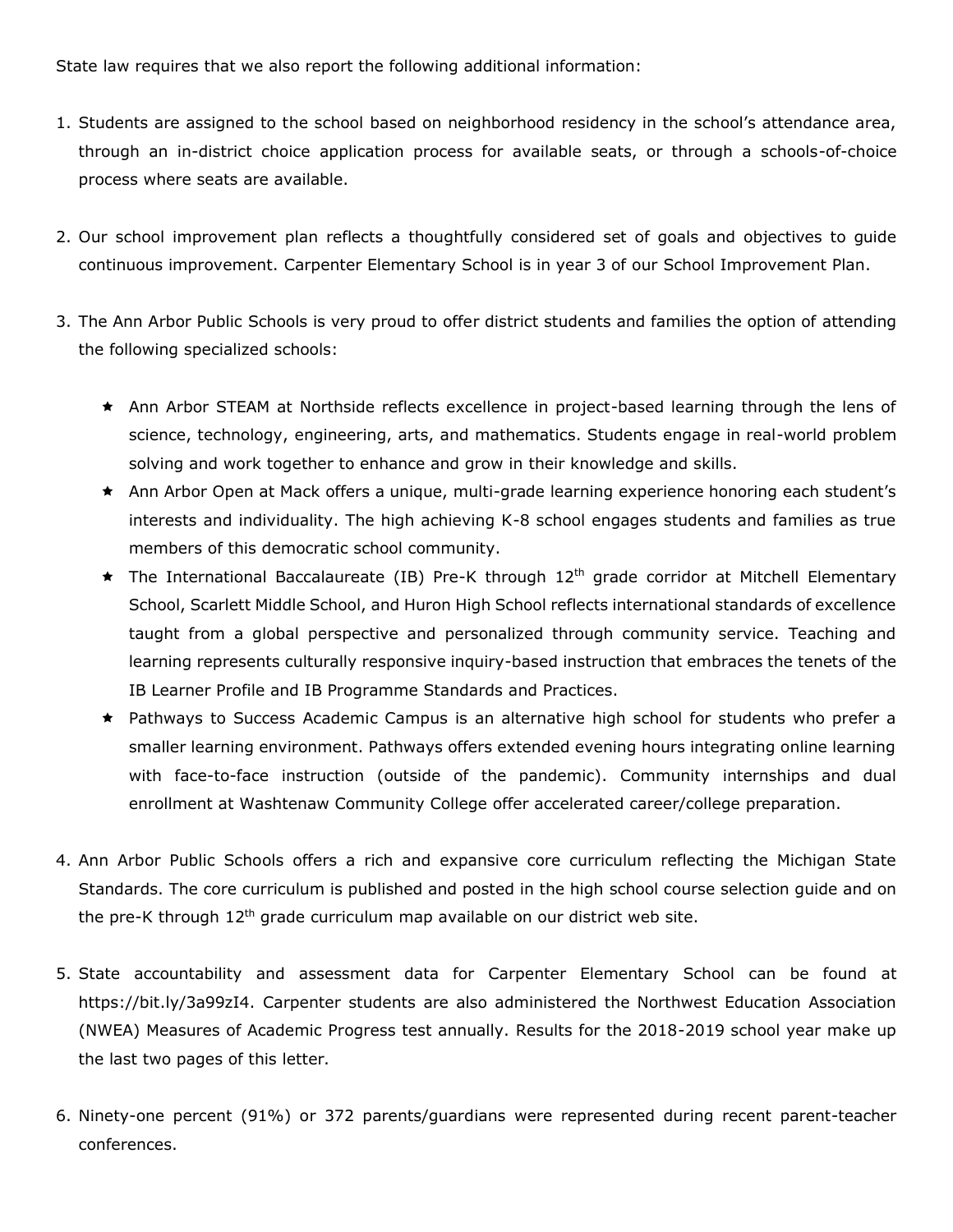The following are some of the key initiatives for Ann Arbor Public Schools:

- $\star$  Project Lead The Way (PLTW), a PK-12 science, technology, engineering, arts, and mathematics (STEAM) curriculum, is being utilized at all of our schools.
	- $\circ$  PLTW LAUNCH is at all of our elementary schools and has been met with great enthusiasm. The students and teachers enjoy the STEAM activities and project-based learning. Students PK-5 will experience two different two to three-week long modules at each grade level in their home classroom, co-taught by their classroom teacher and a PLTW lead teacher.
	- o PLTW Gateway is at all of our middle schools and has successfully replaced Technology Education. The students and teachers enjoy the STEAM activities and project-based learning. All 6th Grade students experience Design and Modeling (DM) for one term. 7th. and 8th. grade students may choose from various elective courses which include: Computer Science for Innovators and Makers (CSIM), Automation and Robotics (AR), Medical Detectives (MD), and Energy and the Environment (EE).
	- o PLTW Engineering is at all of our high schools, varying depending on the school community, and has had great success. These project-based learning courses include Engineering Design (ED), Principles of Engineering (POE), Computer Integrated Manufacturing (CIM), Aerospace Engineering (AE), and Engineering Design and Development (EDD).
- $\star$  Integrated global studies and expanded K-12 world language opportunities.
- $\star$  The full International Baccalaureate continuum of programming from Pre-K (ages 3 and 4) through  $12<sup>th</sup>$  grade including all four IB programs – Primary Years Programme, Middle Years Programme, Diploma Programme, and the first Career-related Programme in Michigan.
- $\star$  Enhanced interventions to support accelerated learning in mathematics
- $\star$  Early childhood education includes opportunities to attend Young 5's kindergarten.
- $\star$  Expanded magnet and Career Technical Education (CTE) programs, K-12.
- \* Personalized Learning Plans (PLP's) for every elementary student in every elementary school building.

The Annual Education Report provides an important snapshot of our academic progress and overall academic status at Carpenter Elementary School. We applaud the dedication and passion consistently demonstrated by our students, faculty, and staff. We pledge to continue to invest in curriculum enhancement, alignment to rigorous state standards, and to provide robust professional development on effective practices proven to eliminate achievement disparities and elevate school improvement.

In addition to being proud of our many accomplishments, Carpenter Elementary School will continue to monitor the progress of each student and the achievement gaps that continue to persist between groups of students. We will accomplish this through the implementation of our School Improvement Plan, Title I Plan and English Language Plan. Additionally, we will continue to monitor student progress through regular data meetings with our Title I Teacher, Building Literacy Expert and ELL teacher who will also provide coaching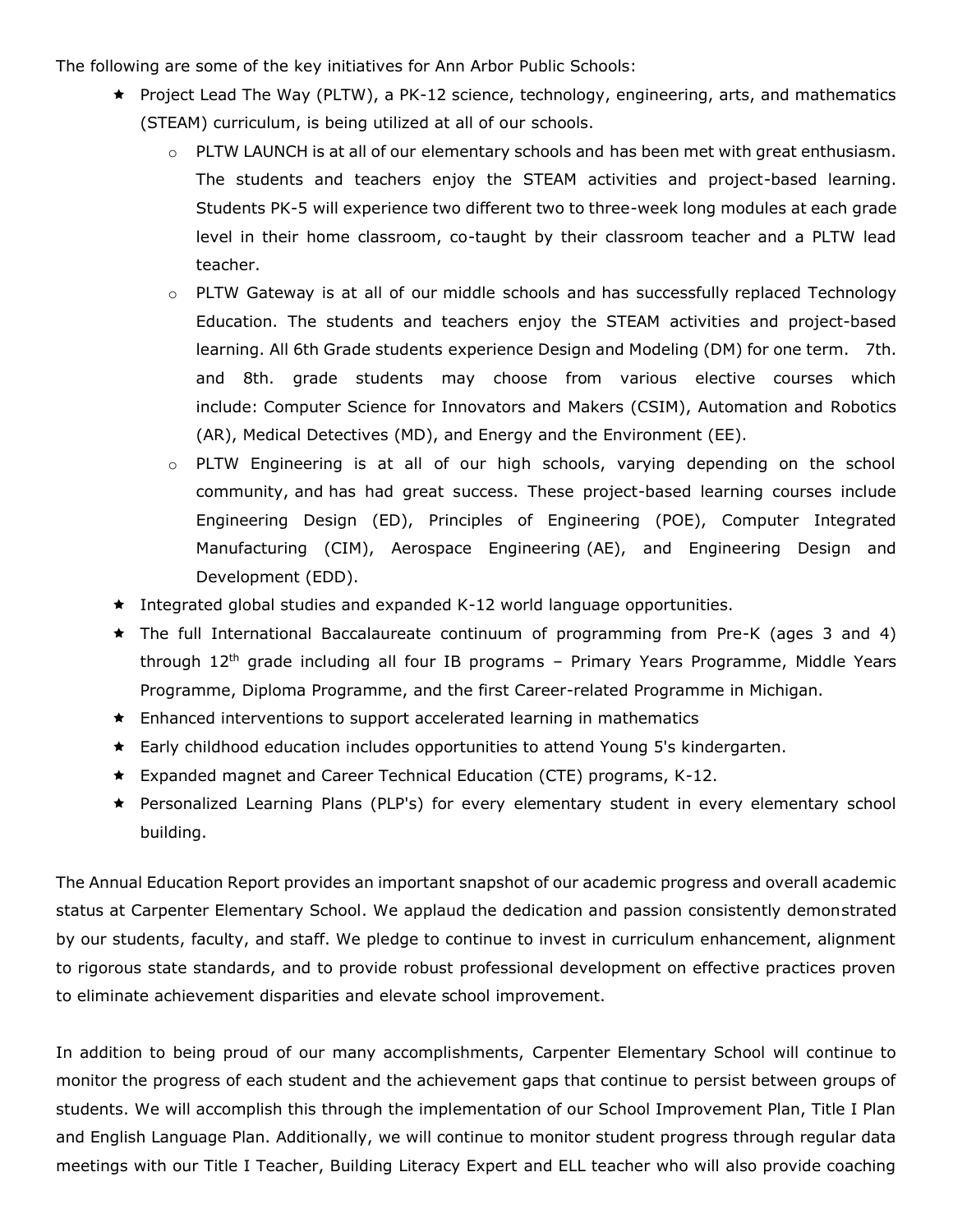and support. All students will utlize the Lexia Core5 and Dreambox programs through classroom and home options as our parents are active partners in their child's educational journey. We continue to pay close attention to providing effective and differentiated support to students with disabilities, to students who primarily speak a language other than English, and to students who cope with the impact of poverty while developing academic proficiency.

We remain highly committed to increasing achievement for all student while addressing the achievement gaps that are evident for some groups. We will embrace effective teaching characterized by rigorous and personalized learning that nurtures the whole child. We do all this while ensuring that students have a sense of well-being in a safe environment that welcomes all families and celebrates the diversity evident in our community.

The Carpenter School community will provide a respectful, responisble, and safe environment in which each student is academically, emotionally, and socially prepared to face the future.

Sincerely, *Michael Johnson*

Michael Johnson Carpenter Elementary School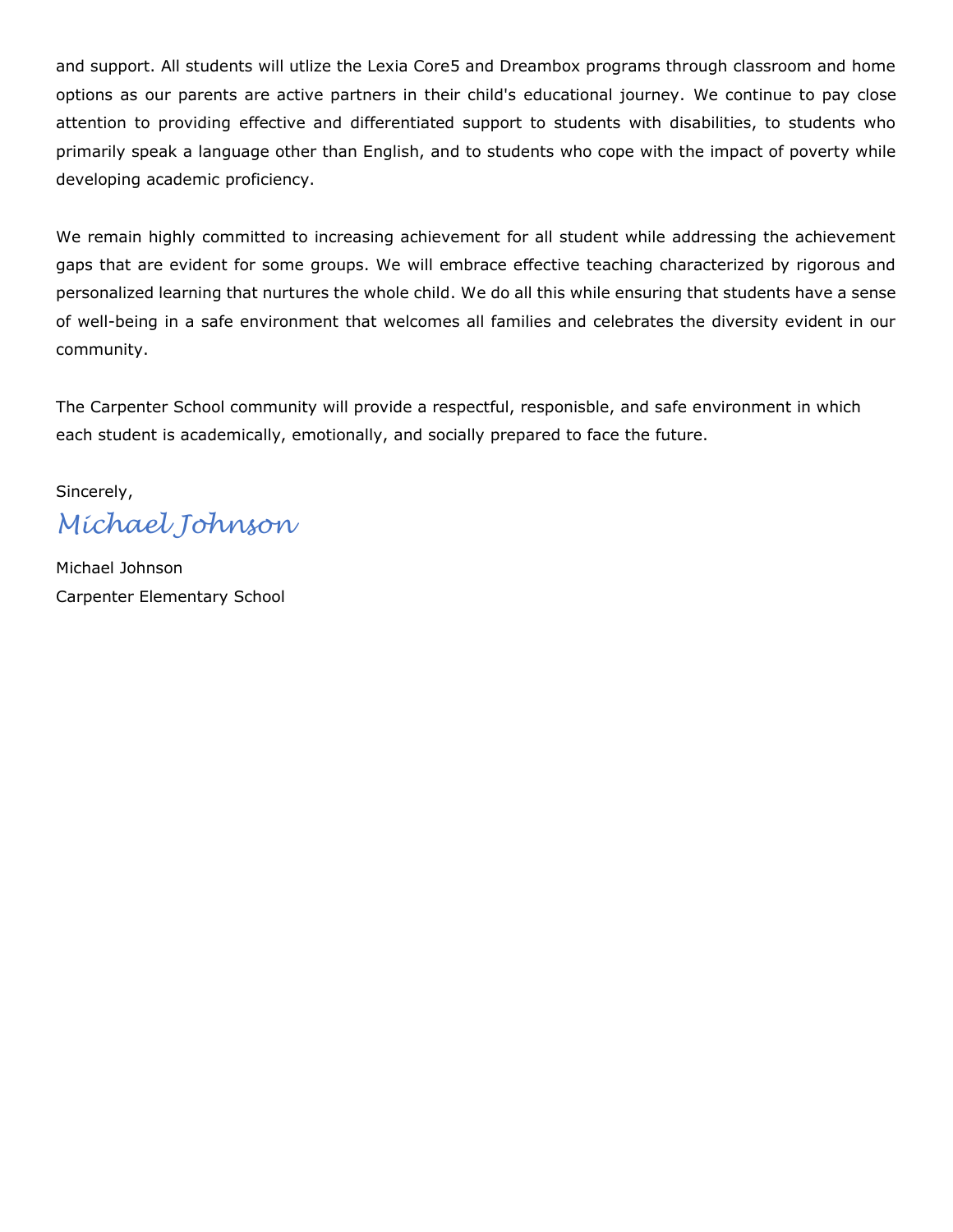| map             |                                    |                            | <b>Student Growth Summary Report</b> |           |                       |       |                           |                    |        |                                              |                          |                                       |                                                                                           |                          |                         |                                                                         |                                                          |  |
|-----------------|------------------------------------|----------------------------|--------------------------------------|-----------|-----------------------|-------|---------------------------|--------------------|--------|----------------------------------------------|--------------------------|---------------------------------------|-------------------------------------------------------------------------------------------|--------------------------|-------------------------|-------------------------------------------------------------------------|----------------------------------------------------------|--|
|                 | <b>GROWTH</b>                      | <b>Aggregate by School</b> |                                      |           |                       |       |                           | Term:<br>District: |        | Winter 2019-2020<br>Ann Arbor Public Schools |                          |                                       | Norms Reference Data:<br><b>Growth Comparison Period:</b><br><b>Weeks of Instruction:</b> |                          |                         | 2020 Norms.<br>Winter 2019 - Winter 2020<br>20 (Winter 2019)<br>Start - |                                                          |  |
|                 |                                    |                            |                                      |           |                       |       |                           |                    |        |                                              |                          |                                       | Grouping:<br><b>Small Group Display:</b>                                                  |                          | End -<br>None<br>No     | 20 (Winter 2020)                                                        |                                                          |  |
|                 | <b>Carpenter Elementary School</b> |                            |                                      |           |                       |       |                           |                    |        |                                              |                          |                                       |                                                                                           |                          |                         |                                                                         |                                                          |  |
| Math: Math K-12 |                                    |                            |                                      |           |                       |       |                           |                    |        |                                              |                          |                                       |                                                                                           |                          |                         |                                                                         |                                                          |  |
|                 |                                    |                            |                                      |           |                       |       | <b>Comparison Periods</b> |                    |        |                                              |                          | <b>Growth Evaluated Against</b>       |                                                                                           |                          |                         |                                                                         |                                                          |  |
|                 |                                    |                            |                                      |           | Winter 2019           |       |                           | Winter 2020        | Growth |                                              | <b>Grade-Level Norms</b> |                                       |                                                                                           | <b>Student Norms</b>     |                         |                                                                         |                                                          |  |
|                 | Grade (Winter 2020)                | Growth<br>Count‡           | Mean RIT                             | <b>SD</b> | Percentile   Mean RIT |       | <b>SD</b>                 | Percentile         |        | Observed Observed<br>Growth Growth SEI       | Projected<br>Growth      | School<br>Conditional<br>Growth Index | School<br>Conditional<br>Growth<br>Percentile                                             | Count with<br>Projection | Count Met<br>Projection | <b>Percent Met</b><br>Projection                                        | Student<br>Median<br>Conditional<br>Growth<br>Percentile |  |
|                 | n.                                 | 0                          | $***$                                |           |                       | $***$ |                           |                    | $***$  |                                              |                          |                                       |                                                                                           | $***$                    |                         |                                                                         |                                                          |  |
|                 |                                    | 66                         | 150.5                                | 14.8      | 53                    | 173.9 | 13.7                      | 73                 | 23     | 1.3                                          | 19.0                     | 2.28                                  | 99                                                                                        | 66                       | 45                      | 68                                                                      | 74                                                       |  |
|                 |                                    | 55                         | 175.6                                | 12.5      | 82                    | 193.4 | 17.2                      | 94                 | 18     | 1.4                                          | 14.2                     | 2.02                                  | 98                                                                                        | 55                       | 40                      | 73                                                                      | 84                                                       |  |
|                 | 3                                  | 61                         | 187.2                                | 19.4      | 70                    | 196.8 | 14.9                      | 54                 | 10     | 1.3                                          | 12.4                     | $-1.69$                               | 5                                                                                         | 61                       | 22                      | 36                                                                      | 30                                                       |  |
|                 |                                    | 63                         | 199.9                                | 13.0      | 72                    | 210.6 | 14.0                      | 74                 | 11     | 0.9                                          | 10.4                     | 0.16                                  | 56                                                                                        | 63                       | 31                      | 49                                                                      | 42                                                       |  |



**5 56 207.2 13.6 57 214.9 16.5 51 8 1.3 9.0 -0.75 23 56 30 54 51**



## **Explanatory Notes**

\* Summaries for groups of fewer than 10 students are not shown, as the sample size may be too small for acceptable statistical reliability.<br>\*\* Calculations not provided because students have no MAP results in at least one

‡Growth Count provided reflects students with MAP results in both the Start and End terms. Observed Growth calculation is based on that student data.

Generated by: Daniel Berger 2/10/21, 9:10:35 AM CONFIDENTIALITY NOTICE: This information may be confidential and legally protected from disclosure.<br>© NWEA 2021. MAP is a registered trademark. NWEA, MAP Growth and MAP Skills are trademarks of NWEA in the U.S. and in othe © Copyright 2010. National Governors Association Center for Best Practices and Council of Chief State School Officers. All rights reserved.

Page 15 of 40